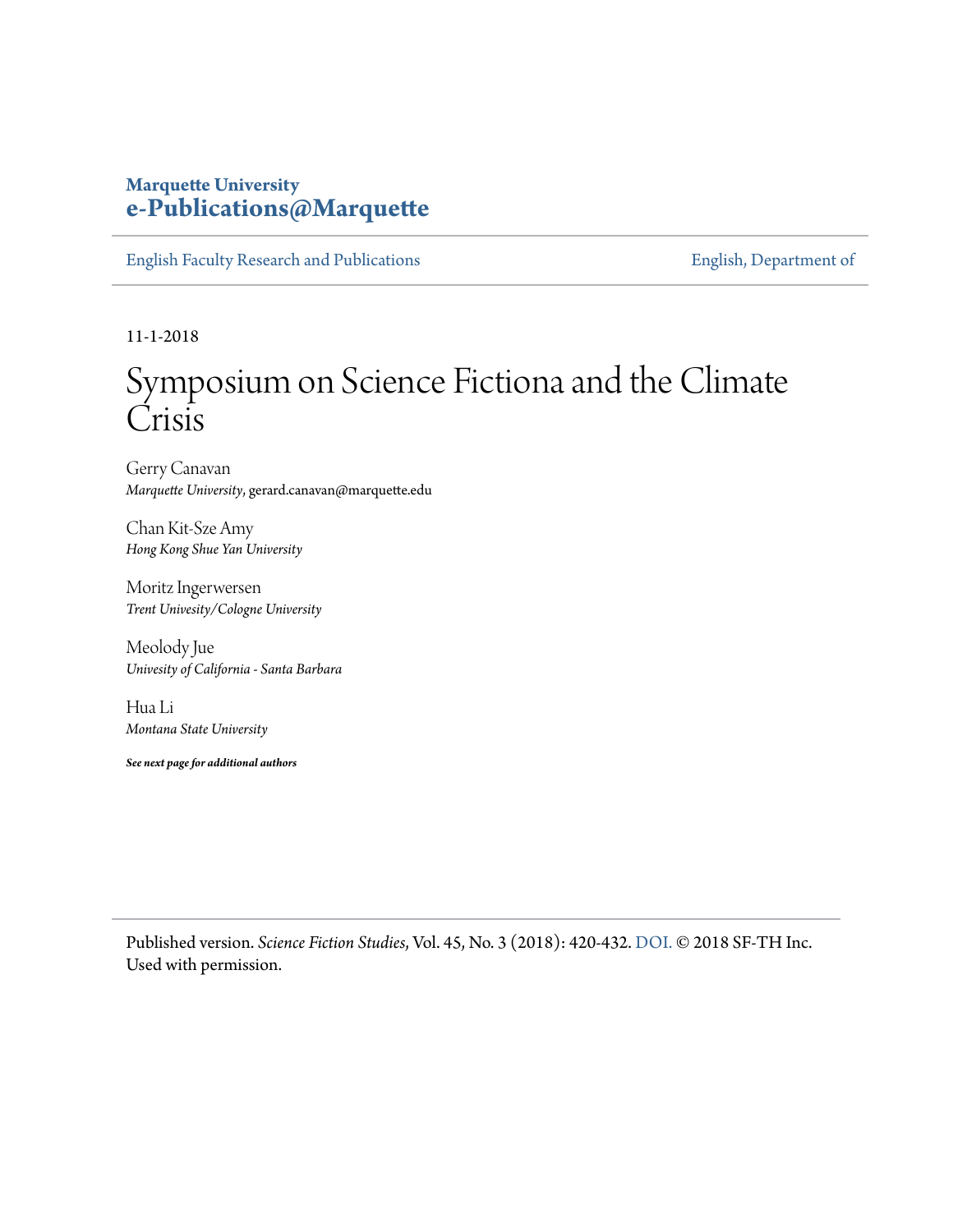## **Authors**

Gerry Canavan, Chan Kit-Sze Amy, Moritz Ingerwersen, Meolody Jue, Hua Li, Patrick D. Murphy, Kim Stanley Robinson, Steven Shaviro, Vandana Singh, Imre Szeman, and Wong Kin Yuen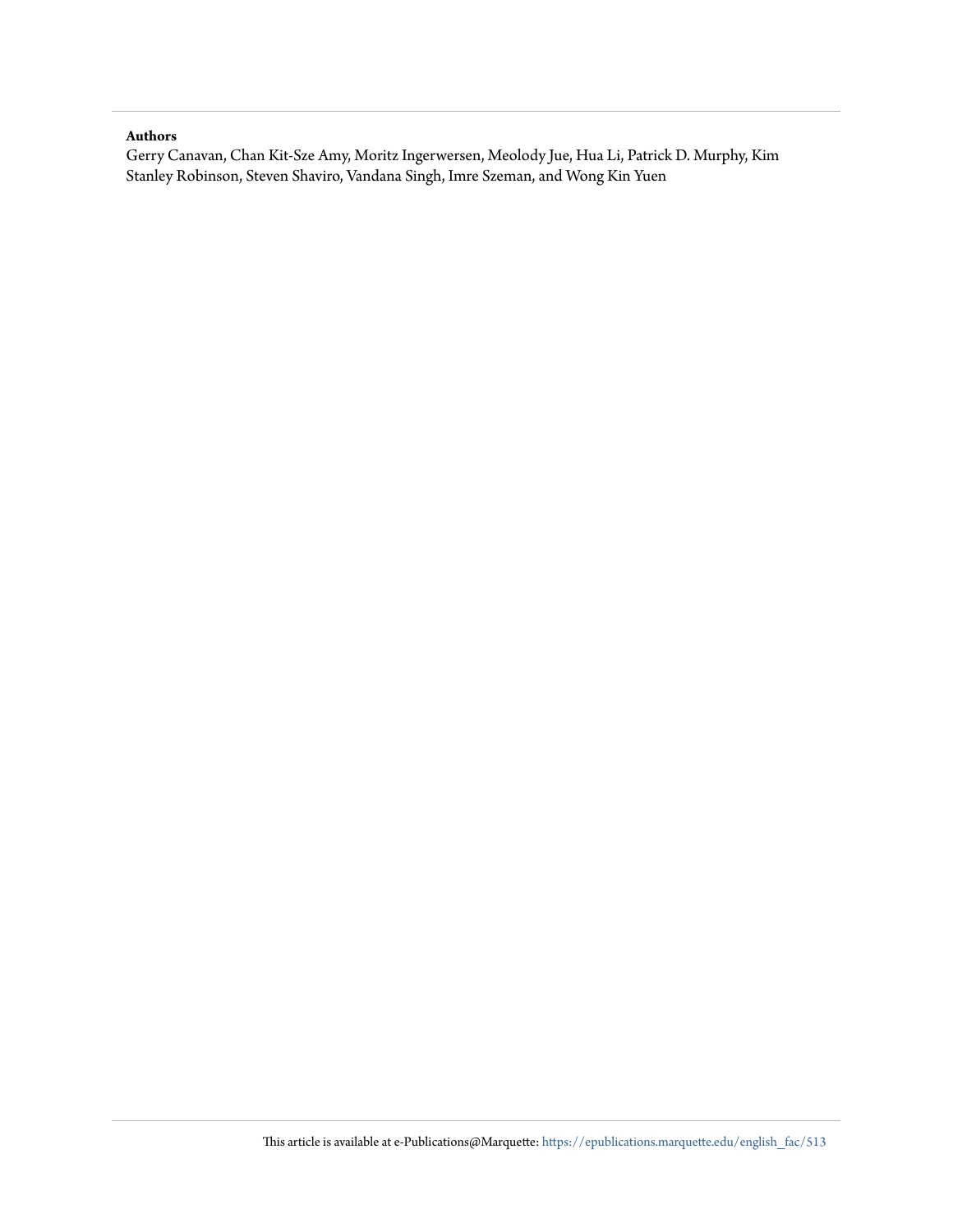## **Symposium on Science Fiction and the Climate Crisis**

 **It Just Hasn't Finished Melting Yet.** Aaron Bady recently remarked on Twitter that "All fiction set in the present is now about climate change. It might be 'about' characters who are in denial about climate change. But, nevertheless." In much the same way, climate change opens up a powerful and a subcategory called "science fiction" or if instead "science fiction" includes a subcategory called "literature"; to be truly "realistic" any narrative now conditions for human civilization as a direct (if initially unintended) the crisis for half a century and refused to take any serious action in response. From hurricanes to flooding to wildfires and drought and on and on, the parade of global weather-related catastrophes that has dominated the 2000s continues unabated, with the 2017 abandonment of Puerto Rico by the Trump administration to months of power outages and supply shortages only the starkest marker of the way our assumptions about the reliability and stability of both consumer capitalism and modern government are becoming disturbing new front in the hoary debate about whether "literature" includes must include within itself the accelerating, cataclysmic degradation of the consequence of human technological invention, as well as trace the utterly dysfunctional social and political institutions of a culture that has known about increasingly *flexible* in the face of ongoing, slow-motion disaster.

"In a remote region of Antarctica known as Pine Island Bay," wrote Eric Holthaus in November 2017 for grist.org,

 2,500 miles from the tip of South America, two glaciers hold human warms.… Together, they act as a plug holding back enough ice to pour 11 feet of sea-level rise into the world's oceans—an amount that would submerge every civilization hostage.… There's no doubt this ice will melt as the world coastal city on the planet.

 The unpredictable existential threat posed by these glaciers is sufficiently grave if, at this point, anything can or will be done to stop their fall. And the Pine Island Bay story is only one of dozens that might have been cited here to In the face of such a story, even a landmark work such as Kim Stanley Robinson's *New York 2140* (2017)—which attempts to imagine what the region of the city we ironically call "Lower" Manhattan will look like a little over one hundred years in the future, when it is part of the intertidal zone—seems already surpassed by events; the idea of a deviation from the norm of a genre becomes harder and harder to sustain in the face of the postnormal times in which we find ourselves living. The apocalypse started a century ago; everyone knows it; and still we wait. Of course, for nearly as long as there that they are the focus of a tremendous amount of study, including potential geoengineering mega-projects to prevent their collapse—and yet it is unclear register the scope and scale of the futurological crisis confronting the world. reality—a *novum*—that seems so foundational to the idea of science fiction as has been science fiction, there have been people saying that *actually,* if you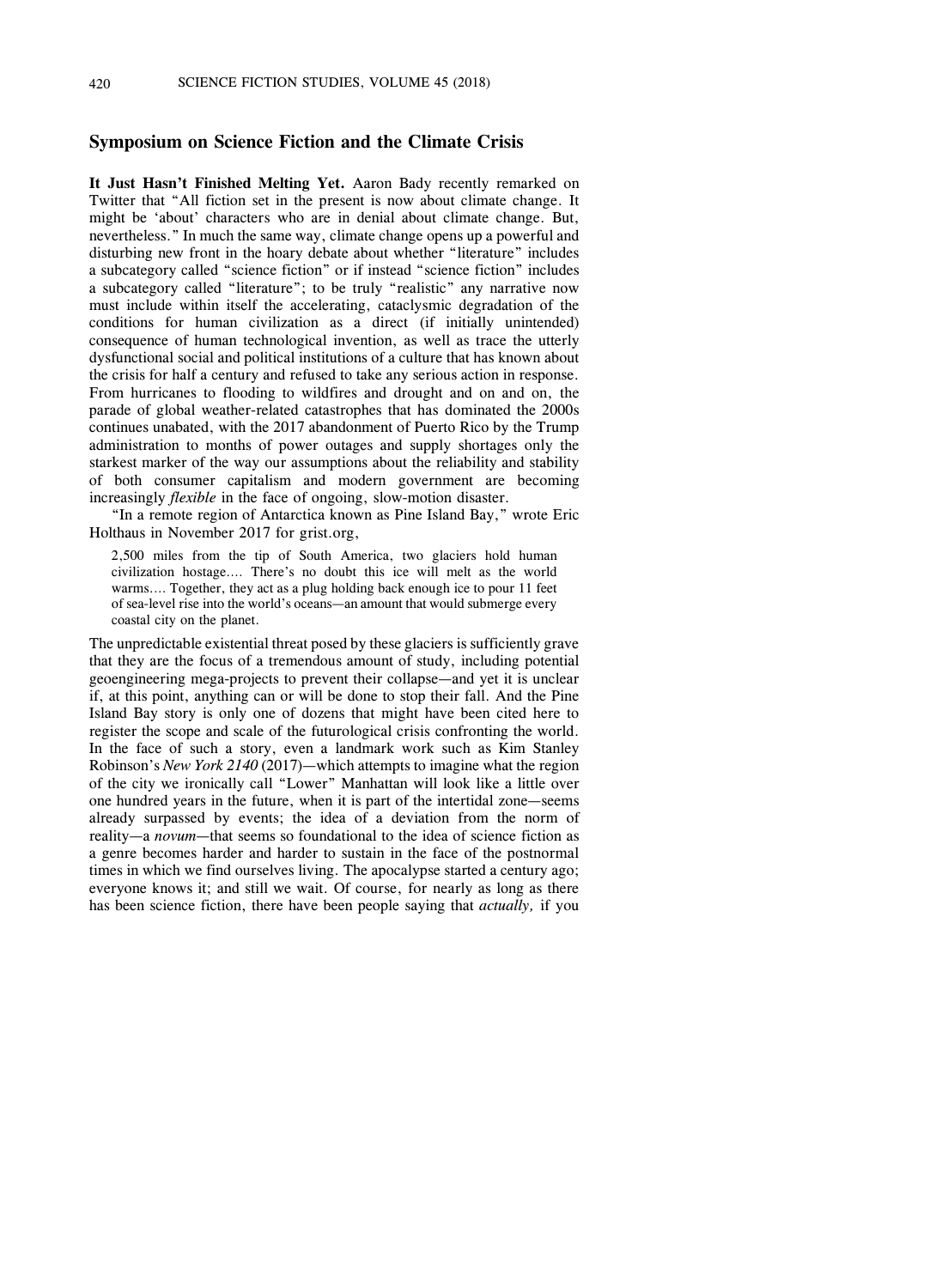think about it, the whole world is now a science fiction—and that claim has always been both accurate and misleading in varying ways. But (to butcher William Gibson's observation) the ongoing irruption of the climate crisis into a global society that remains radically, reprehensibly unready for it means that the future truly is already here; it just hasn't finished melting yet.—**Gerry Canavan, Marquette University** 

 Mount Bu Zhou, one of the four pillars supporting the sky. Gong Gong was so angry at being defeated and shamed by Zhurong that he banged his head into the mountain. As a result, half the sky collapsed and the world was almost destroyed by a deluge. A goddess, Nuwa, came to the rescue by mending the sky with five-color rocks and supporting it with the four feet of **Rain … Flooding … Waterworld / Intense heat … Drought … Desert.** The God of Fire, Gong Gong, and the God of Water, Zhurong, had a battle on a giant turtle. Nuwa is also the creator of human beings in Chinese creation myths.

 Kong is no exception, with drenching rain in the morning and scorching sun and 36-degree-Celsius temperatures in the afternoon. With the rain pouring (2017) and I wondered if the world would be drowned or parched in the near future. In the latest sf collection published in Hong Kong, *Dark Fluid*  intense flooding. One story imagines a flood in Hong Kong that leads to a This year, many places in the world experienced extreme weather. Hong down, I thought of *Waterworld* (1995), *Mad Max* (1979), and *New York 2140*  (Kubrick, 2017), several stories are set in a near future where there has been plague of waterborne diseases—most people die after contracting the diseases while the few survivors are rejuvenated as teenagers. Everything is submerged under water, however, and the government has to seal off the area; it gradually evolves into a self-governing autonomous body.

 smelted five-color rocks, mended the sky, created human beings, married her own brother, and established the marriage system. I can't help but think that the history of human civilization unfolds in a Buddhist way—cyclic rather than Wait ... wait ... Are we talking about myth, history, or science fiction? Isn't science fiction about the future? Nuwa's story is science fictional—she linear. Very soon, we may need another Nuwa to save the planet.

 dissolution, and nothingness. We are now living in the kalpa of duration and the farthest that science fiction can imagine is the kalpa of dissolution. I am looking forward to an sf story or film about the kalpa of nothingness or, perhaps, a time before nothingness—a time when human beings have long disappeared from the planet but the planet itself still survives.**—Chan Kit-Sze**  Buddhist cosmology divides time into four kalpas—creation, duration, **Amy, Hong Kong Shue Yan University** 

 discovered Latour and Stengers and Deleuze. How pertinent it seems to nonhuman parliaments to speak about the climate crisis as a truly science-**Pluralizing Climate Fiction: From Hybrids to Earth-Beings.** Sf critics have mobilize their notions of ontological hybrids, heterogeneous assemblages, and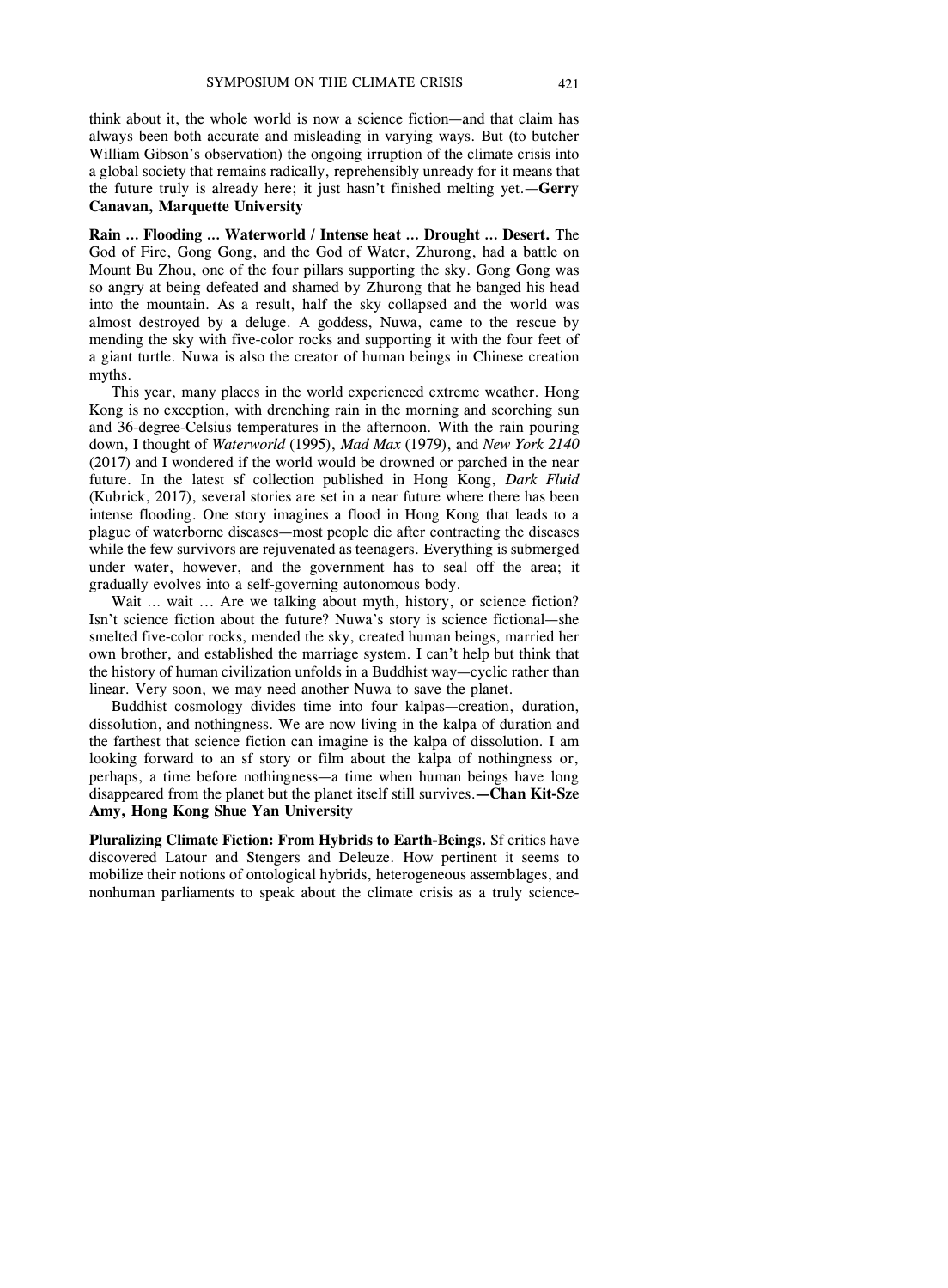fictional event. Science fiction, it seems almost redundant to point out, has been employing these tropes for a long time. We have read about sentient oceans, clouds, microbes, and planets—those ubiquitous others of scientific reinscribed within an epistemological-ontological system that is distinctly plaything, as fiction. From a western perspective, it is easy to ignore the fact that soil, ocean, fish, and forests were invited to environmental justice roundtables long before Latour staged them as the token nonhuman delegates in Ecuador's constitution in 2008 and Bolivia's leading role in signing the "Universal Declaration of the Rights of Mother Earth" in 2010 came as the transnational mining companies by contesting the portrayal of mountains, rationalism. Yet this is precisely the problem: their otherness is usually Eurocentric, that entertains the re-enchantment of the world as a theoretical in his "Theater of Negotiations" at the 2015 United Nations Climate Change Conference in Paris. The provision of legal status to "Nature or Pachamama" hard-fought result of Indigenous activist groups who have resisted lakes, and glaciers as non-sentient and hence expendable.

 It has been a staple of western literature and theory to dismiss, Vanessa Watts, Juanita Sundberg, Julie Cruikshank, and Mario Blaser have by ecologically inclined systems theorists. And ecofeminist critics and writers—from Le Guin to Haraway—have cogently exposed the complicities scientific frameworks. Asking sf to own up to the global challenges of the climate crisis might mean to quench the impulse to universalize the western scientific tradition and candidly to invite local knowledges and networks of emplacement into its epistemic reference field. Ultimately this task calls for a redefinition of genre, for a decolonization of the stakes that demarcate science fiction from the supernatural, the weird, and the fantastic, for a fiction. As long as earth-beings continue to be coded as either alien or technoscientific aberrations (or innovations), the hegemony of western science romanticize, or simply neglect the entangled relationships between land and people in traditional ecological knowledge. Neither science fiction nor Latourian science theory are exceptions (as scholars such as Zoe Todd, pointed out). Pachamama is not Gaia, the homeostatic super-organism prodded between masculine and scientific ecological biases. Yet for science fiction to embrace mountains, lakes, or forests as "earth-beings"—Marisol de la Cadena's translation of the Quechuan *tirakuna—*it might require something other than cognitive estrangement, refashioning, or a *détournement* of existing resistance to the allure of re-appropriating Indigenous narratives of fact as as the privileged arbiter of climate truths stays untouched.

 Science fiction provides an exceptional forum for the exploration of politics as a relationship between worlds—sometimes adversarial, sometimes We might find in the portrayal of irate Father Earth and the interlacings of orogeny, geomestry, and magic in N.K. Jemisin's BROKEN EARTH trilogy might point to the insurgent alliances among the Bone Collector, the Great harmonious—and a symmetrical integration of environmental science and traditional ecological knowledges will open up new avenues of estrangement. (2015-2017) an estrangement less of science than of traditional knowledge; we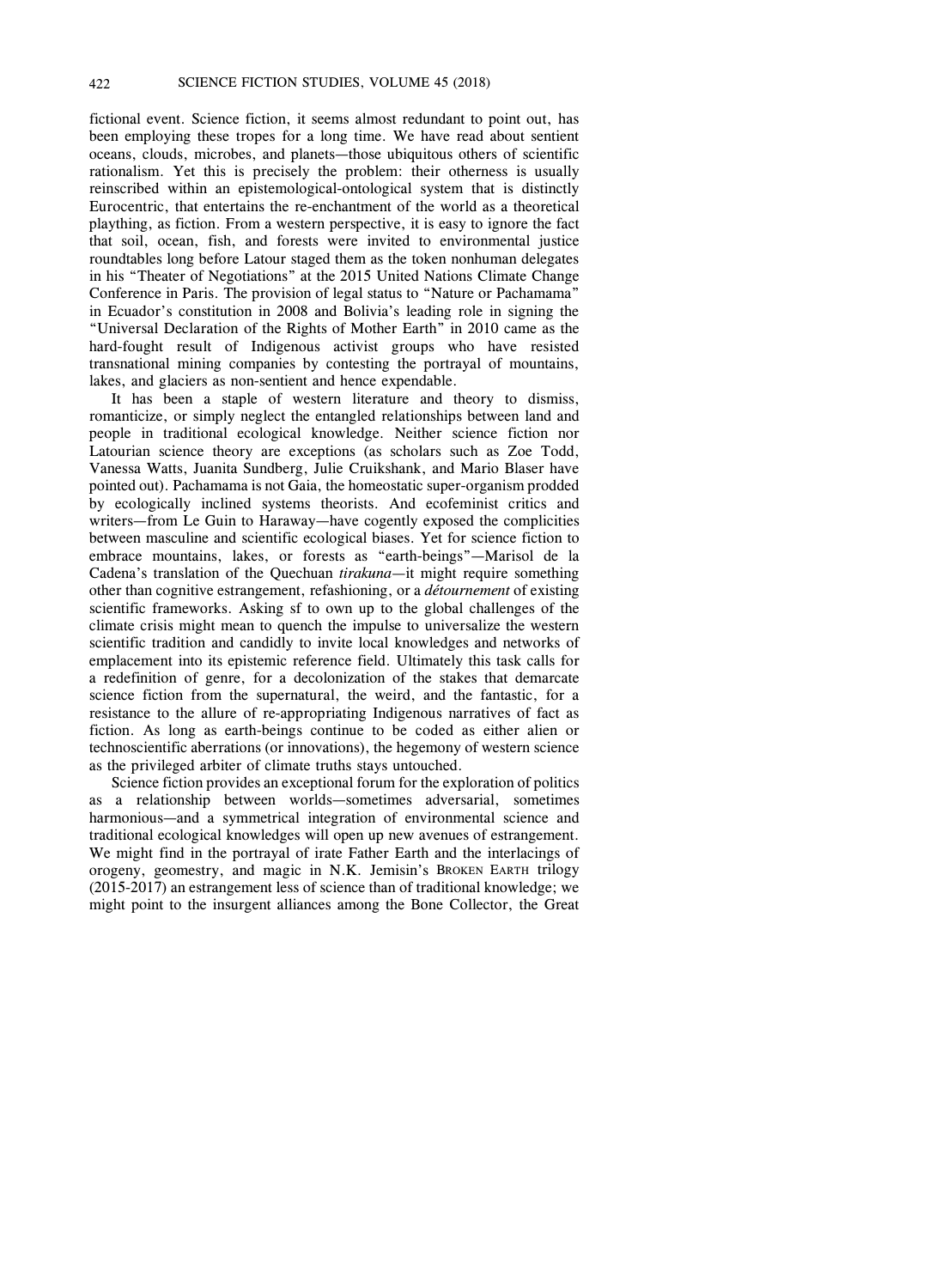Spider, fish, and alien shapeshifters in Nnedi Okorafor's *Lagoon* (2014). We beings, technology, and ancestral knowledges in stories by Drew Hayden Taylor, Gerald Vizenor, Leslie Marmon Silko, Misha, and Nalo Hopkinson. we include in the first-person plural and must do more than simply allow them If we aspire truly to pluralize science fiction about the climate crisis, we will have to let go of the boundaries of our own discourse and make more room for Indigenous and non-western voices to modify, critique, and undermine our beloved posthuman imaginary.**—Moritz Ingwersen, Trent University/**  will find Indigenous negotiations of the relations among recalcitrant earth-In our critical practice, we will have to reconsider whose knowledge systems to be mediated through Stengers's cosmopolitics or Haraway's Chthulucene. **Cologne University** 

 sea-level rise for their small island nation, they moved a series of desks, chairs, and flags to the seafloor and held an underwater "meeting"—while scuba diving—where they all signed a document calling on the world to reduce **Performative Science Fiction**. Just prior to the 2009 UN Climate Change Conference (COP15), the President of the Maldives and his cabinet did something unusual. Worried about the effects of global carbon emissions on carbon emissions. The document reads:

 We must unite in a world war effort to halt further temperature rises. Climate change is happening and it threatens the rights and security of everyone on Earth.… We should be able to come out with an amicable understanding that everyone survives. If Maldives can't be saved today, we do not feel that there is much of a chance for the rest of the world. (Online)

 Maldives hopes to defer. The two flags behind President Nasheed signal an impending deterritorialization of the land, flooded by seawater. It is a The photograph below offers a glimpse of a post-diluvian future that the



 President Mohamed Nasheed signing the decree of the underwater Cabinet meeting. Photo by Mohamed Seeneen (2009).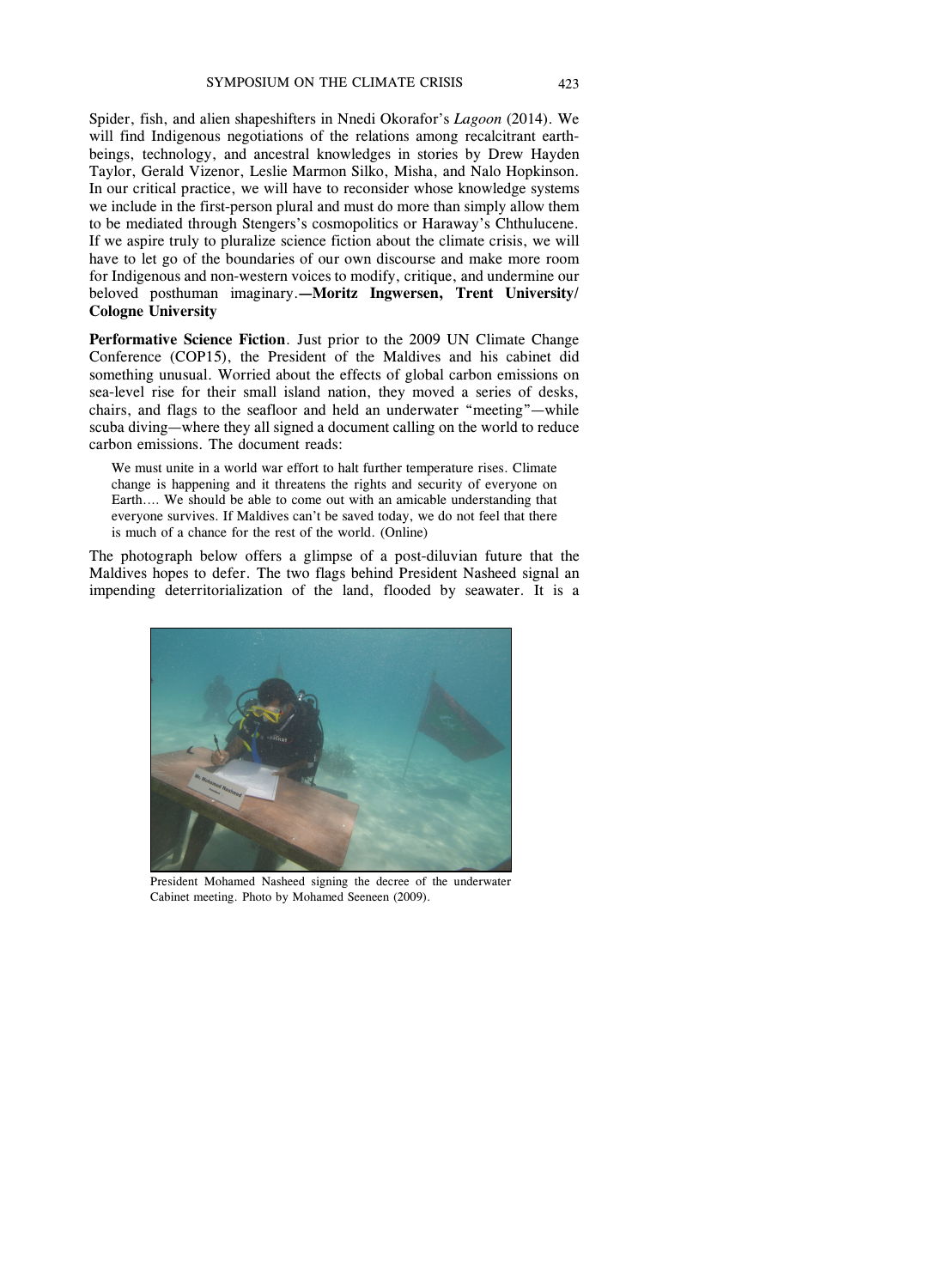terrestrial furniture and of cyborg human beings, breathing through scuba speculative image of the Maldives submerged, uncanny in its incorporation of prosthetics.

 Yet there is a certain hopeful, and science fictional, logic to the underwater cabinet meeting. It performs what Slavoj Žižek recommended in *Living in the*  that we can act now to prevent this future from ever coming into being. This at least defer) this future from coming into being. The Maldives's underwater cabinet meeting is a form of time-travel science fiction, liberated from the *End Times* (2011): we should accept the future catastrophe as our present, so is precisely what we see in the Maldives: cabinet members perform a vision of a post-diluvean future in order to change the present and thus prevent (or screens and the pages where we might normally find it.

 seriously the idea that bodies (and not only books and documents) produce, returns us to sf's roots in theater, when Darko Suvin developed his classic  Joseph Adams's *Loosed upon the World* (2015) repeatedly imagine ways that It is time to imagine the genre of science fiction more theatrically, through the bodily performance of climate change. Diana Taylor has productively asked, "How would our disciplines and methodologies change if we took store, and transfer knowledge?" (*Performance* [2016], 199). This provocation definition of science fiction as the genre of "estrangement" from playwright Bertolt Brecht's *Verfremdungseffekt*, a theatrical technique of jolting the audience out of passive viewership. Climate fiction anthologies such as John climate change could alter and estrange our sensory experience of the world, through phenomena such as emotion-altering smog and psychedelic rain.

 Taking inspiration from the simplicity and brilliance of the Maldives's underwater cabinet meeting, let us find ways of staging the imagined sensory estrangements of climate change—possible and hyperbolic, in their particular locales and their global ramifications—outside.**—Melody Jue, University of California, Santa Barbara** 

 **Terraforming and Climate Change in Chinese Science Fiction.** During the the earth were written as a conscious response to Mao Zedong's exhortations to "conquer nature." These early narratives with simple plots and characterization tended to focus on the malleability of local climate and articulated a heady optimism about the wonders of technology. Artificial precipitation is one of the dominant literary tropes connected with these climate change fictions, and it was imagined mainly as a benefit to agricultural production. This is reflected, for instance, in Liu Xingshi's "Northern Clouds" (1962), Wang Guozhong's "Mid-air Reservoir" (1963), and Xie Shijun's 1960s and 1970s, some Chinese sf narratives about engineering the climate of "Stratospheric Precipitation" (1979).

 human manipulation of the climate began to emerge in Chinese sf works. A Under the influence of the liberal intellectual trends of "bidding adieu to the revolution" and "contemplative literature" during the post-Mao cultural thaw (1976-1983), more critical and skeptical views about terraforming and leading example is Zheng Wenguang's *Descendant of Mars* (1983), which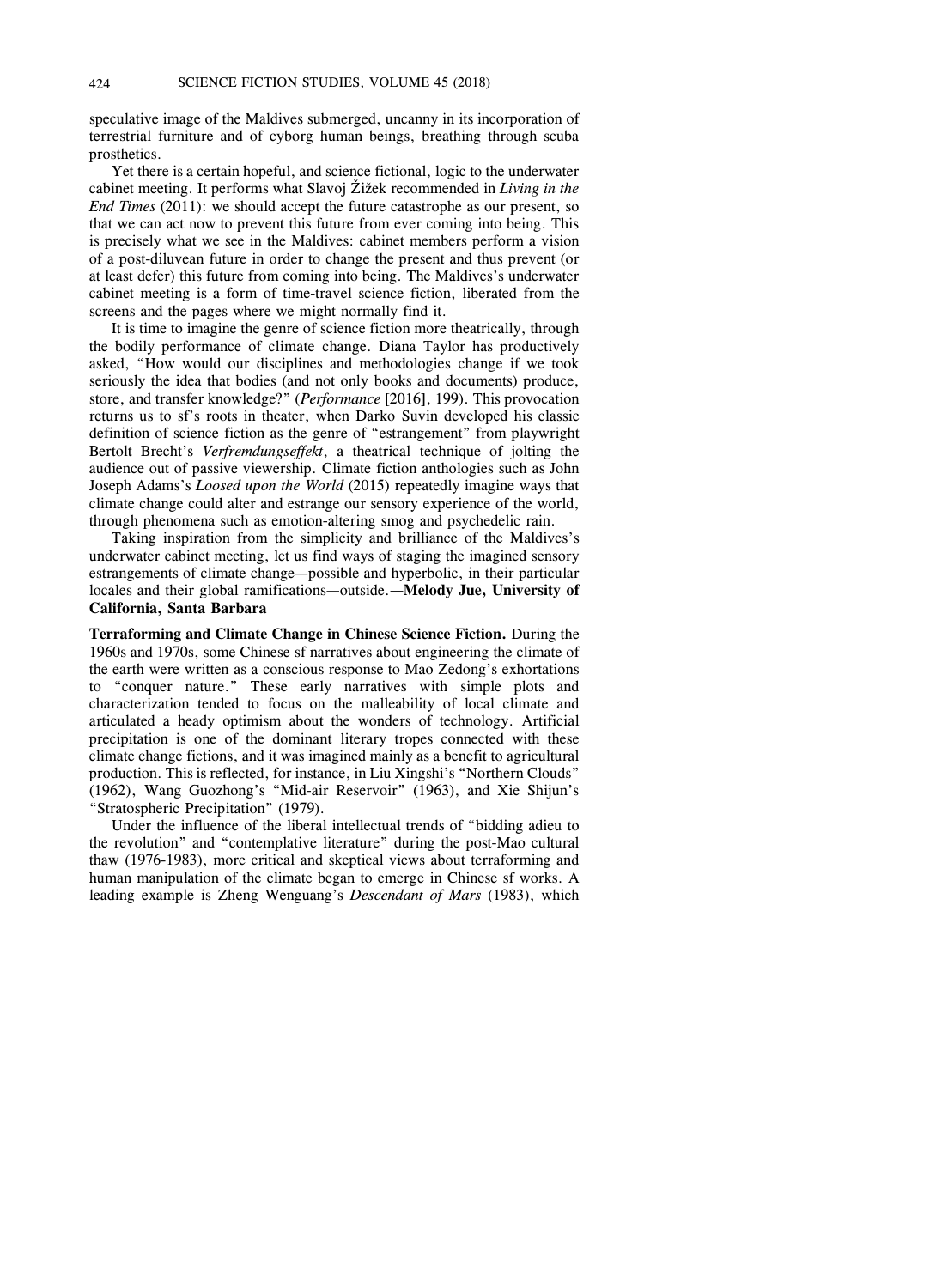and climate, specifically in the context of Mao Zedong's radical assaults against nature in the 1950s and 1960s (see my discussion of Zheng's novel reflects the author's heartfelt skepticism about human interference with nature elsewhere in this issue).

 terraforming fictions. These sophisticated texts not only depict such issues as climate change, deforestation, contamination from toxic waste, and depletion economy and even culture itself in the Anthropocene. These narratives include reduce air pollution and increase energy efficiency, and his *Earth's Cannon*  about how electronic wastes damage both human life and the environment, In the wake of Zheng Wenguang's critical legacy, since the late 1990s a number of the most respected sf authors in China have made contributions to of natural resources, but also describe complex transformations of the Liu Cixin's *The Underground Fire* (2000), about the gasification of coal to (2003), about the over-exploitation of Earth's resources, economic collapse caused by massive geoengineering projects, and the disastrous consequences of excessive methane emissions. Chen Qiufan's *The Waste Tide* (2013) is leaving the Earth a manufactured landscape of silicon islands.

 Mindful of the Chinese sf legacy of artificial precipitation, Liu Cixin also wrote two stories about anthropogenic rainfall, "Round Soap Bubbles" (2004) and "The Butterfly Effect" (2001). "Round Soap Bubbles" not only suggests of the large hydro-engineering projects in contemporary China. In "The Butterfly Effect," the protagonist tries to create overcast and rainy weather in order to delay or even prevent aerial bombings of his hometown during a way to solve the problem of water shortages but also presents an analogue NATO's war with Serbia.

 In addition to stories such as these that are closely related to climate change, there are also some terraforming texts that go beyond climate change to explore ways of dealing with threats to human extinction, such as Liu *Six Realms of Existence* (2002). These texts push terraforming methods to the extreme—imagining, for instance, genetically modifying the size of the human body or exploring extra dimensions of both space and time in order to create more living space and food for the exponentially rising human population, as Cixin's "The Micro Era" (2001) and He Xi's novellas *Alien Land* (1999) and well as finding ways to reduce consumption.

 The above-mentioned Chinese terraforming texts written from the 1960s to the early years of the twentieth-first century feature geoengineering as a connections among climate change, the environment, and human technologies. They also offer an imaginative space for reflecting on our place in relation to form of climate change or of environmental mitigation, illustrating the Earth, the planets of the solar system, and the universe.**—Hua Li, Montana State University** 

 **SF and Anthropogenic Climate Change.** The 1978 paperback edition of a horrifying disaster that could really happen." The problem with earlier Arthur Herzog's *Heat* (1977), a novel depicting rapid climate change due to human industrial growth, has a cover blurb reading, "Man against nature in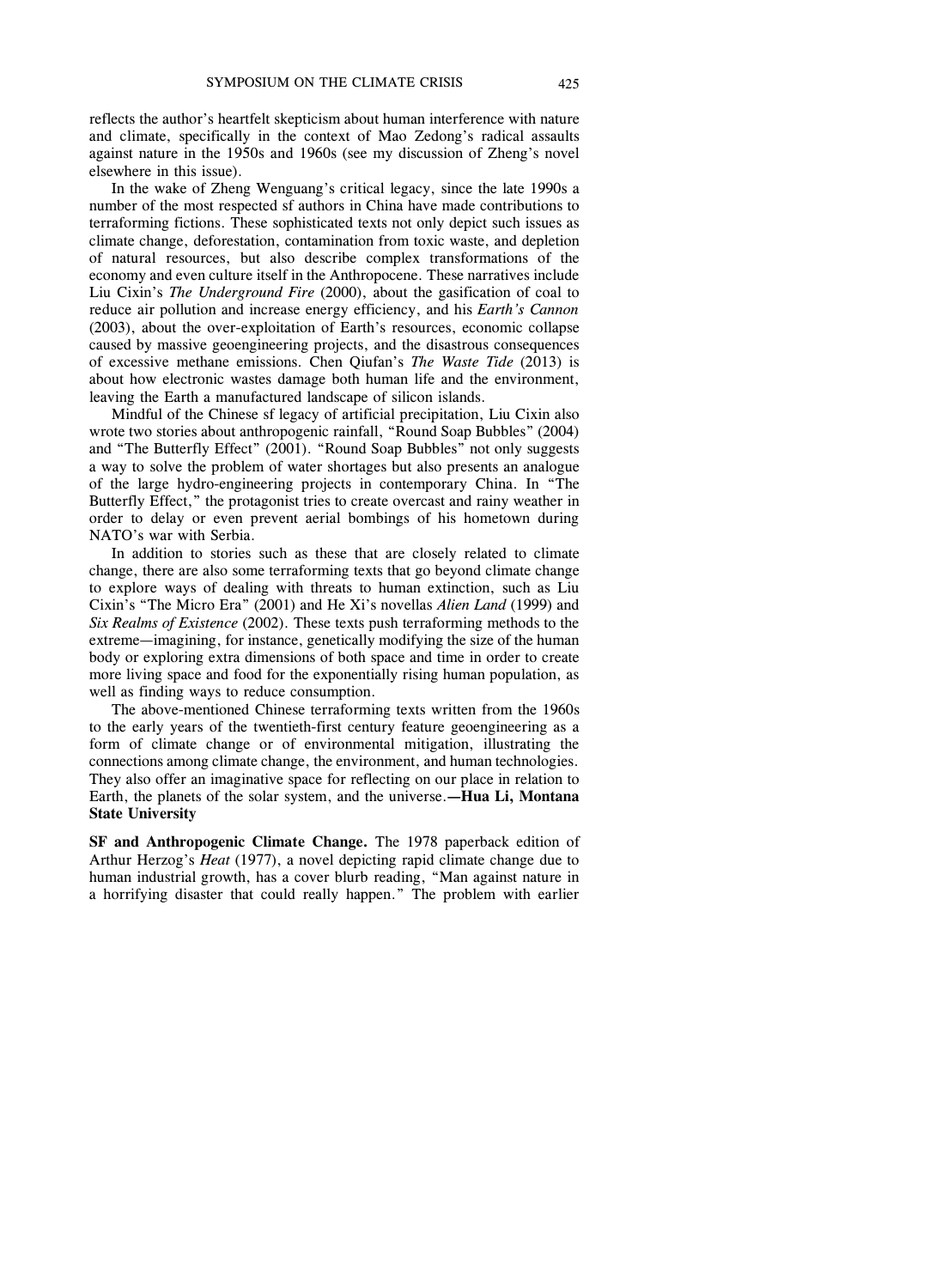novels about climate change resides in that word "could." Rather than being seen as extrapolation of an already occurring trend, the slow violence of human-induced global warming was represented and understood as a "what-if" story. As a result, Herzog spends most of his novel making rapid climate change seem plausible and very few pages on mitigation and adaptation. Other Boyle's *A Friend of the Earth* (2000), evoke fatalism through the hero's ineffectual environmentalist actions and his bleak attempts to adapt at novel's dominant human mode of behavior, with belated mitigation activities designed to lessen the intensity of the disaster. If so, then that is in part because of the failure of scientific, political, and literary narratives of extrapolation and mitigation to persuade a sufficient number of people to force significant novels that present climate change as undoubtedly occurring, such as T.C. end. Perhaps we have now reached that point where adaptation will be the governmental and economic change.

 in today's popular fiction. We know from the nuclear-threat crises of the Cold Nevil Shute's *On the Beach* (1957) that these fatalistic works do not incite activism. Sf studies should champion and critique not "what-if" stories but "if- then" stories. These would be about the costs of inaction and about the efficacy and dangers of various actions, such as refugee wars due to climate- exacerbating rather than ameliorating the problem. John Barnes's *The Mother of Storms* (1994), for instance, relies on a set of technofixes by a supercomputer-human hybrid to ameliorate a series of mega-hurricanes and then ends with a utopic vision of human progress, fundamentally no different from the myths of human progress that initiated the very disaster that the novel portrays. Sf studies also needs to consider the problem of narratives set hypothetical rather than practical. In *2312* (2012), for instance, Kim Stanley kept alive in outer space at an unimaginable expense, a utopian vision that we  promotes geoengineering projects reminiscent of *STAR TREK: THE NEXT GENERATION* (1987-1994) plot-lines, and he does so again in *Aurora* (2015), in warning that Earth is the human species's one and only planet, so we had better figure out how to keep it habitable.**—Patrick D. Murphy, University**  It would seem, then, that sf literature and sf studies going forward need to address and challenge the fatalism about climate change that seems rampant War and attendant fictions such as Mordecai Roshwald's *Level 7* (1959) and induced displacement and climate geoengineering projects that risk so far into the future that they become "what-if" stories and the remediation Robinson promotes a rewilding project that relies on numerous species being might contrast to the apocalyptic end of *Silent Running* (1972). Robinson also which the recovery of idyllic beach life at the novel's end undercuts the **of Central Florida** 

 **Story Spaces of Climate Change.** Science fiction consists of stories set in the future, so this is a big enough story space that different kinds of sf emerge. I suggest there are three rough temporal zones involved: near future, far future, and in-between. Far-future sf is maybe a kind of fantasy, often called space opera. Near-future sf is a kind of proleptic realism, something like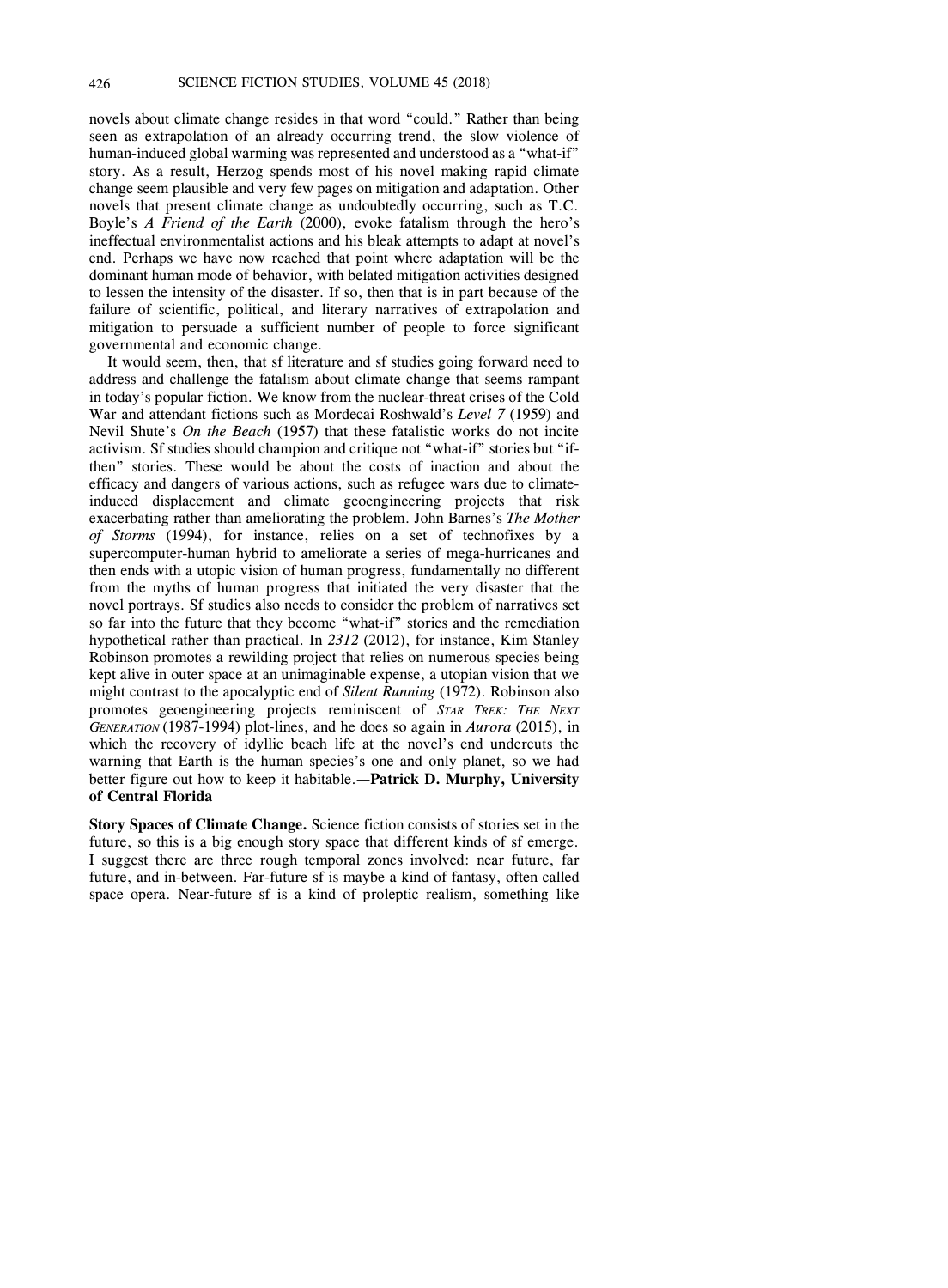aiming ahead of the target in skeet shooting in order to hit the feel of our present. In-between sf, which could be called future history, is less common than the other two, and maybe the most interesting of all.

 Now, since we have already initiated a period of climate change, all near- backdrop to stories about something else. This situation has led to people inventing the name "climate fiction," but I think this is just another example and relevant, people try to call it something else. It's still science fiction, but disallowed. Any kind of future is a story space, but the ones we are really future sf has to include climate change, either as its explicit subject or as the of the phenomenon that whenever science fiction gets particularly interesting the new name is understandable; all near-future sf now has to include climate change or it becomes some kind of alternative history, which of course is not going to live are going to be dealing with climate change.

 emotional range of these stories will extend from dystopia to utopia. Dystopia is obvious, because the possibility of causing the sixth great mass extinction event in Earth's history is all too real, and this kind of immense damage Sounding the alarm by way of dystopian cautionary tales is a valid response with an important role to play. But I'm still more interested in the utopian going to change radically and, since we needed to change anyway for reasons having to do with justice and the ending of human immiseration, the climate problem forces an opportunity. And at this point in history, our technological abilities and the energy flows on the planet are such that a "good anthropocene" is still physically possible. That may not remain true for too many more years, so there is an intense urgency to our moment, if we care about the biosphere and the human generations to come. But that very urgency can be a spur to action. The need is clear, the solution is obvious: we have to invent a just and sustainable civilization, which will mean inventing post- capitalism. Putting any such new system into practice against the intense resistance of currently existing privilege, greed, stupidity, and fear will be very difficult. We will blunder and fight our way to any better state. Those are good stories to tell, that's the science fiction we need now.**—Kim Stanley**  So there will be more and more climate-oriented science fiction. The would impact humans hugely, as the whole biosphere is one integrated system. response to the situation. Under the pressure of climate change things are **Robinson, science fiction writer** 

 **Anticipating Climate**. Science fiction has a lot to say about the climate crisis. Most obviously, science fiction is generally considered to be about the effects of technological change. Today, we are living in the age of the Anthropocene, which is characterized by global warming to a degree unseen in the 200,000 even more by what has been called the sixth mass extinction event in the nearly four-billion-year history of life on Earth. In other words, human- life, but also of every aspect, living and nonliving, of the existence of our or so years since *Homo sapiens* first emerged as a species, and characterized initiated technological change has driven the transformation not just of human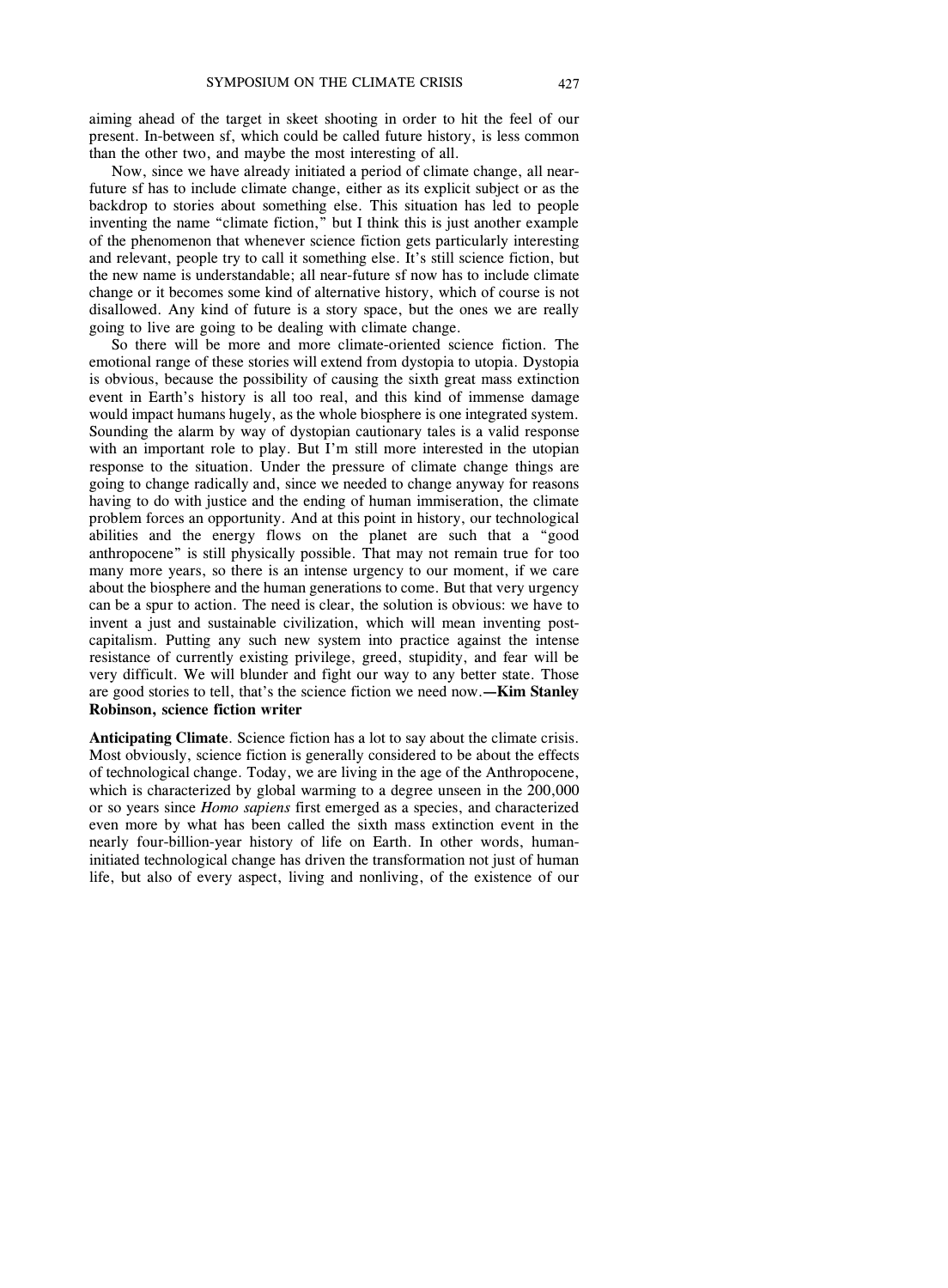planet. Science fiction is uniquely positioned to deal with these transformations in ways that mainstream realist fiction is not.

 also exceeds, even in principle, our ability to grasp and comprehend it. We experience weather events and with help from satellites and other data- collecting devices we are able to record the details of weather all over the globe, and for extended periods of time. But *climate per se*, that set of processes on a vast spatiotemporal scale, is far greater than any mere dominate every aspect of our lives, and that have in fact unleashed the unimaginable; that is to say, they cannot be adequately rendered in images, or The changing climate is what Timothy Morton calls a *hyperobject*: something that is indubitably real (i.e., not just a human projection), but that accumulation of data. The same can be said, as Fredric Jameson has pointed out, of the system of globalized neoliberal capitalism, the set of processes that technologies destabilizing the climate. Climate and capital are both literally indeed *represented* in any graspable way.

 Suvin's well-known definition of science fiction as "cognitive estrangement" *Representation* (2010). Chu argues that science fiction is in fact a fully representation" (10). It is not that sf estranges us from everyday physical and possible of objects that are altogether real but estranging in their essence, and Hyperobjects such as climate and capital are in fact the privileged objects of science fiction. Here I follow Seo-Young Chu's crucial inversion of Darko in *Do Metaphors Dream of Literal Sleep?: A Science-Fictional Theory of*  "referential mode of discourse," but one "whose referents defy literal social reality, but rather that sf provides as accurate a representation as therefore not directly representable.

 in spatial terms: thus Jameson in *Postmodernism, or, The Cultural Logic of*  mapping," in order "to grasp our positioning as individual and collective subjects" in a "world space" that can be rationally known, but not intuitively represented (54). I think that any such project needs to be supplemented, however, by somehow coming to grips with the *temporalities* of climate change and capital accumulation which equally resist intuitive representation. Science fiction is oriented towards the future: the *not yet* of Ernst Bloch's which it is written. Rather, sf envisages a *futurity* that already exists in the present moment, in the form of tendential processes (Marx), dispositions (Stephen Mumford and Rani Lill Anjum, *Getting Causes From Powers*  Science fiction helps us to anticipate what is "real without being actual" (a phrase used alike by Gilles Deleuze and Alfred North Whitehead): this is a category broad enough to include both Kim Stanley Robinson's account in *New York 2140* (2017) of a New York City partly flooded as a result of rising sea levels, and Alan Dean Foster's description in "That Creeping Sensation" (2011) of a future Atlanta in which, due to the changing composition of the Wide-ranging hyperobjects such as climate and capital are most often seen *Late Capitalism* (1991) famously calls for a critical project of "cognitive utopia, but also of climate catastrophe and other disasters. Science fiction does not predict the future, but neither does it merely allegorize the present in [2014]), or the adjacent possible (Stuart Kauffman, *Investigations* [2002]).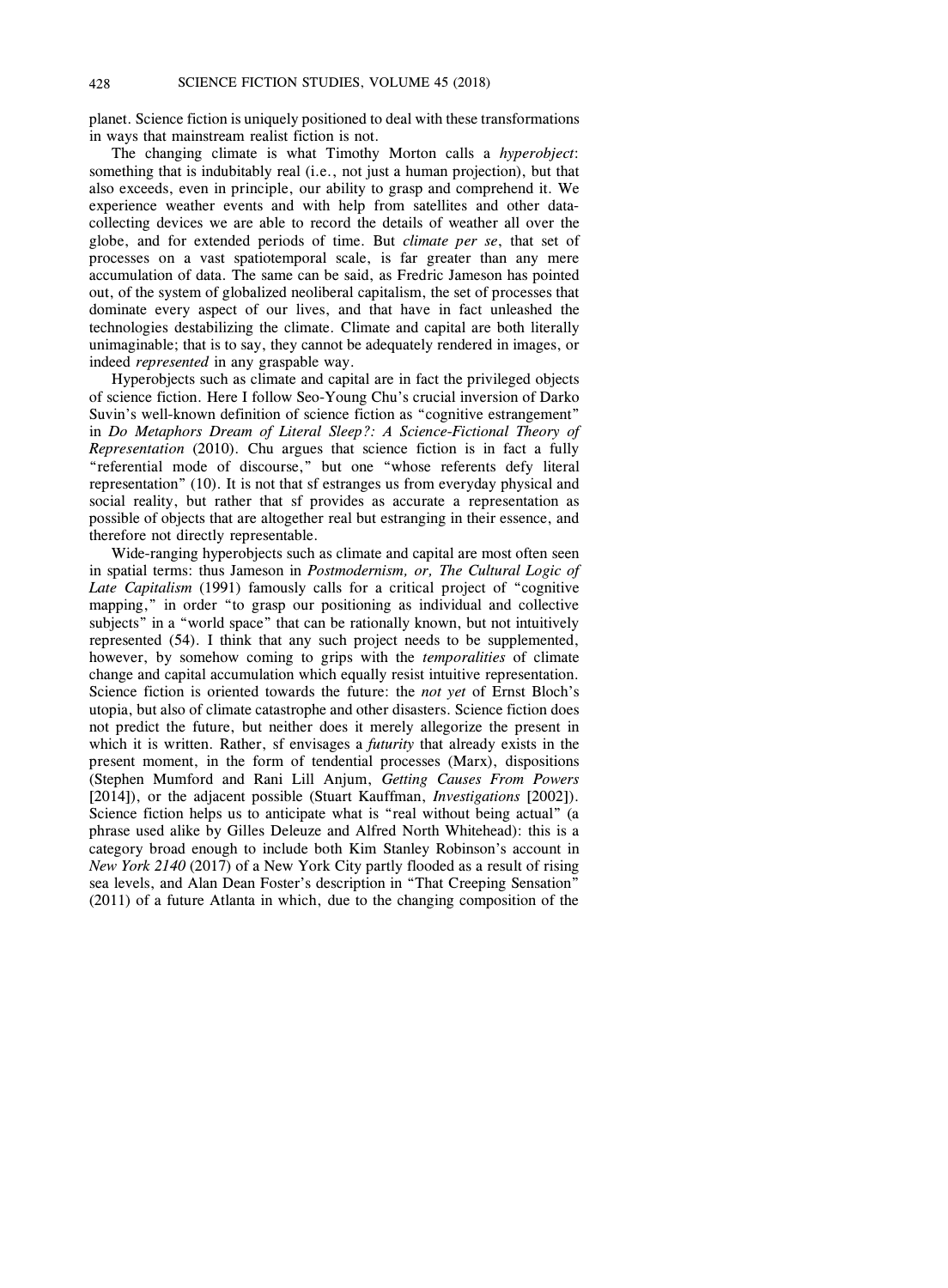atmosphere, insects, spiders, and centipedes have grown to monstrous size.**—Steven Shaviro, Wayne State University** 

 proud that India was finally taking its place on the world stage, catching up to the West in its quest for economic growth, as evidenced by luxury high rises, freeways, and an unashamedly consumerist lifestyle. Yet, according to recent research, if the world continues with "business as usual" as far as due to a lethal combination of high temperatures and humidity. Similar predictions have been made for the Middle East and parts of the American impact is greatest in those regions where a high population density meets the historical burden of colonialism and caste and class divides, as well as the **What is to be Done about Climate Change? Some Thoughts as a Writer**. During my travels in India this year I met a number of people who were climate emissions are concerned, then parts of India will become uninhabitable South. While climate change will not spare wealthy countries, the degree of brutal injustices of neoliberal capitalism.

 To me the ultimate victory of colonialism is the conviction among the formerly colonized that the development model of the West is all there is. This model has brought multiple riches, comforts, and conveniences for a few at the expense of the many, and for a short time at the expense of the future. And yet we generally don't ask the question as to what alternatives there might be whereby multitudes of people can thrive in harmony with the rest of nature. The paradigm is so pervasive that, as everyone from H. Bruce Franklin to of the world than the end of capitalism. This is an example of what I call paradigm blindness—where you are so immersed in a certain construction of Fredric Jameson to Slavoj Žižek has observed, it is easier to imagine the end reality that you literally cannot see any other option.

 Perhaps the western paradigm is ill-equipped to conceptualize, let alone deal with, the monster it has created: the World-Destroying World Machine (or the Widdam, as I called it in a story) that has given us climate change and inhabit, literally and metaphorically, worlds outside the western industrialized norm—people from multiple nations, backgrounds, languages, whose in democratic, ecological alternatives to the Widdam (check out vikalpsangam.org). So-called ordinary people, from the rural poor to tribals, most without any formal education, are shining a light on alternatives, models of communitarian living and ecological sustenance. *We* are, in that sense, the ones who are behind, with our imaginations poorly nourished in the its accompanying ills. I suspect that inspiration will come from those who sociological imaginations have not yet been stunted. Consider that today in India alone there are over a thousand grassroots movements and experiments individualistic, addictive, sterile environments of the globalized industrial "West."

 invisible visible and thereby to question the paradigm. Two, to listen to, take inspiration from, and give bandwidth to the voices of people—writers among them—who live on the same planet but in different worlds than ours. Three, So what might be science fiction's role in all this? One, to make the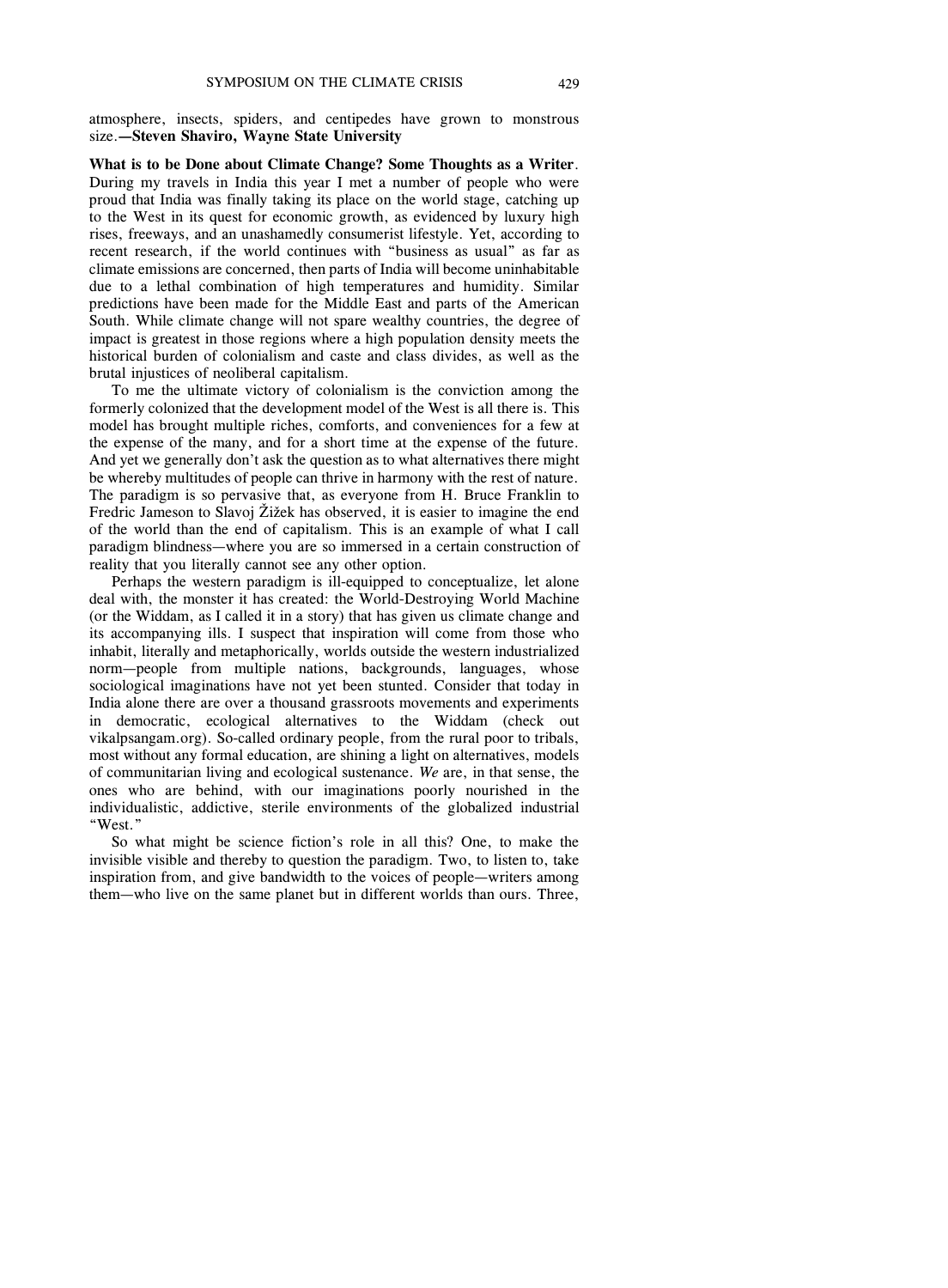to help us grieve the planet we won't have, to engage with the emotional trauma that is inevitable when we look into the face of the monster. And means to be human, and thereby to free our imaginations beyond dystopia- porn, the easy techno-fix, or the escape-to-another-planet—so we might once finally, to tell the kinds of stories that shift the prevailing narrative of what it more learn what it means to *belong*.**—Vandana Singh, science fiction writer** 

 **More of the Same.** As a field of imaginative inquiry with little investment in been imagined as our last, best chance in figuring out what the hell we do now and where we go next. There is a rich, vibrant, and growing number of fictions that attend to the social costs and consequences of climate change. I find myself less interested in climate fiction or the (too-often conservative) genre of eco-apocalypse than in texts that narrate the very real trauma of *more of the same*: a sludgy capitalism plodding on into the future, not because anyone really wants it, but because no one has figured out how to nudge aside the intellectual, ideological, and infrastructural demands it continues to make the generic features and ideological faiths of realism, science fiction has long on us, despite the fact that the planet is being destroyed as we work, shop, and sleep.

 how powerfully sf can grapple with climate change via its attention to the first century, El Akkad's novel begins with a map of the United States that has wrought. The second American civil war takes place in a country in which Florida is missing, and the traditional sites of US power—New York and Washington—have been quite literally washed out of the picture. El Akkad's main intent is to offer a broad allegory about the contemporary character of global power. In *American War,* the US and the Middle East swap places, with the latter becoming the global hegemon pulling the puppet strings that Omar El Akkad's *American War: A Novel* (2017) offers an example of quotidian persistence of capitalism. Set in the closing decades of the twentyshows both the geographic and geo-political transformations that a half-century animate the new war between north and south in the US.

 While not an eco-text on the face of it, some of the narrative choices that of the mid-twentieth century (no lasers, fancy machines, AI, or even computers), and one in which societies continue to make use of the tattered nationalism. While I admired the political allegory intended to challenge the presumptions of contemporary US politics, I found its sharpest insights to be El Akkad's mapping of a world in which climate change appears to have had both an enormous effect—no Florida, save for a Guantanamo-like prison camp on the last piece of the state's land mass still peeking its head above water—and yet very little, the twentieth century persisting deep into the twenty-first. On both sides of the civil war, the same old militarized capitalism total absence of sites of value from which to generate any profit. More of the El Akkad makes are telling. This is a future war employing the technologies mechanisms of commerce and power still available to them: capitalism and is running the show, despite the fact of agricultural destitution and the almost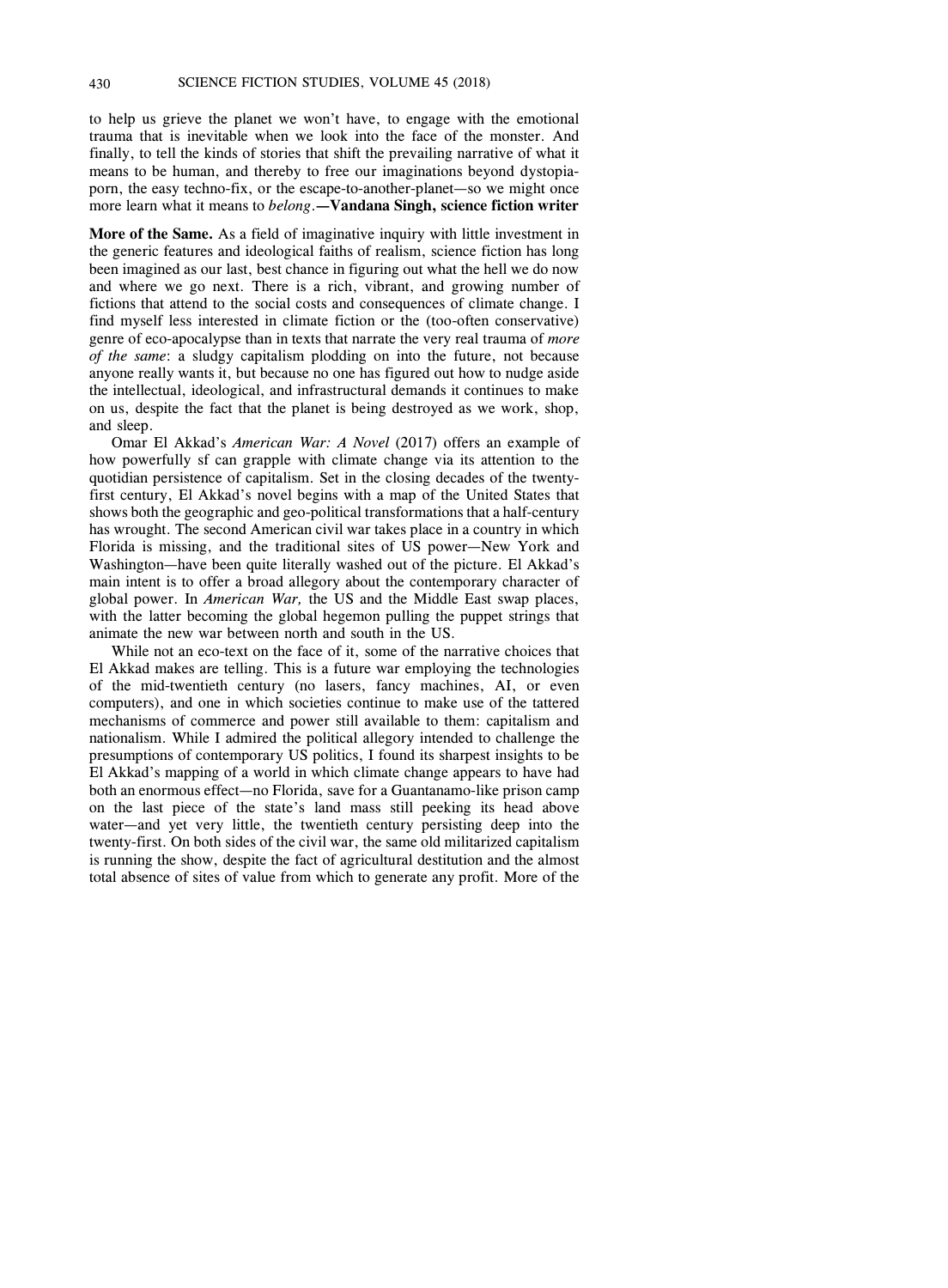same, even as sea levels rise and Americans kill each other off decade after decade.

climate change isn't  $CO<sub>2</sub>$  levels but capitalism. Science fictions that narrowly emphasize the environment or climate change might not take us to the heart of the matter: the way in which we inhabit societies that view the disappearance of Florida not as a shock demanding system change, but as an opportunity to open a new political detention camp in lieu of Guantanamo. *American War* serves as a reminder that, at its core, the real cause of The challenge for sf is to highlight the startling power of more of the same, while challenging the often-unacknowledged hope and faith that we continue to place in it.**—Imre Szeman, University of Waterloo** 

 **The "Becoming-Deleuzian of Science Fiction."** By now it should be generally recognized that science fiction has a close relationship with our "ecological turn" in critical theory and the increasing academic enthusiasm for as a direct response to both. Science fiction written in Chinese is no exception. environmental conditions. As we witness the recent emergence of the so-called the Anthropocene concept, it can be argued that sf has a natural role to play

 Here I would like to point to sf works by Taiwanese writers to show how the "turn" was already set in motion during the cyberpunk era. In the 1980s cyberpunk writers such as Chang Chi-chiang, Huang Ling, and Chi Taiwei became interested in the intriguing composite of cyberspace and off-line world postindustrial late capitalism and ideologically controlled society under the hegemonic scheme of international corporations, very much in line with the interested in the posthumanist subculture of cyborgs and AI rather than in the external world we call "nature." Writers were fascinated with exploring that was the newly developed city of Taipei. They focused on topics such as cyberpunk ideology. It is understandable that writers at that time were more different ways of existence in the virtual world; bodies were "meat" to leave behind.

 Cyberpunk culture's image addiction and commitment to simulation have works that find a center of gravity in matters such as feminist new materialism or the transmogrifying of Deleuzian assemblages of human and machine. The trend is, as suggested by Sean McQueen in his recent *Deleuze and*  science fiction" (2). McQueen pays particular attention to Deleuze's major becoming-animal, and becoming-machine. Using this as my guideline, I would (2015), and *The Golden World* (2017)—by Chang His-kuo, the father of becomings within the context of posthumanism. Redundancy in the first novel refers to the Marxist theory of surplus value that capitalism wishes to destroy. And the sinking tendency no doubt reflects the phenomenon of climate change undergone a radical shift since the beginning of the twenty-first century, in sf *Baudrillard: From Cyberpunk to Biopunk* (2016), the "becoming-Deleuzian of concepts such as the molecular, smooth space, the body without organs, say that the recent trilogy—*The Redundant World* (2012), *The Sinking World*  Taiwanese sf, exhibits elements that are congenial to a Deleuzian process of and the molecular movement of self-destructiveness of the Anthropocene. In